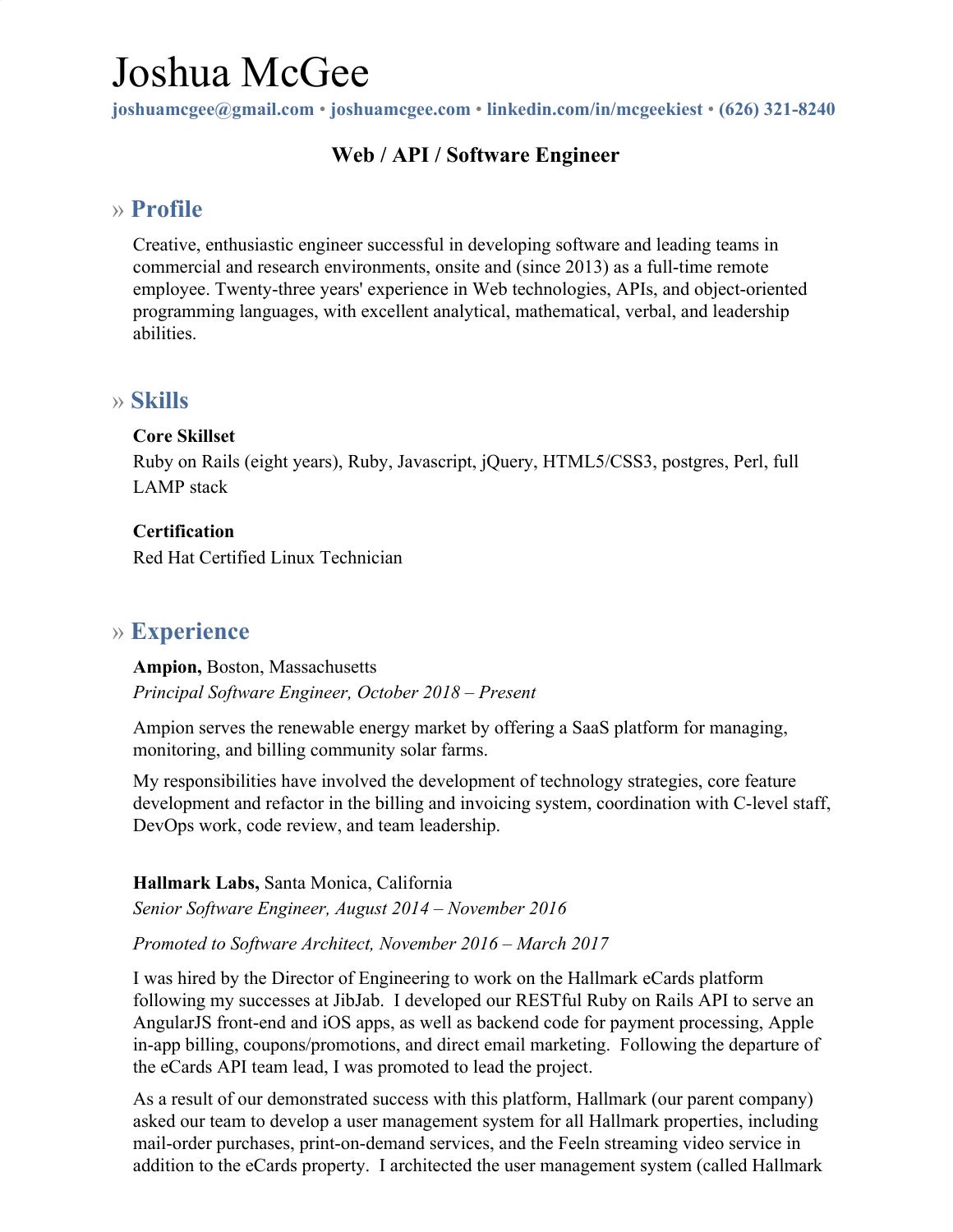LIFE) and supervised the migration of over a million user accounts.

After this success, I was promoted to Software Architect and architected a single sign-on, account management, and payments system to be used across Hallmark properties utilizing a core Ruby on Rails API and microservices in a number of technologies.

#### **Three Day Rule,** Los Angeles, California *Senior Software Engineer, April 2014 – July 2014*

I was hired at Three Day Rule to fill skills gaps in the existing tech staff. Over the course of a few months, I converted the [threedayrule.com](https://www.threedayrule.com/) site to mobile responsive design, developed image processing code to allow users to upload, crop, and edit photos, and optimized the efficiency of our matching algorithms by 24%. After meeting the objectives for which I was hired, I accepted an offer at Hallmark Labs to return to the world of eCards.

**JibJab Media,** Venice, California

*Senior Software Engineer, November 2011 – November 2012*

#### *Promoted to Technical Lead, November 2012 - February 2014*

In my first large project at JibJab, I was part of a four-person team to upgrade the [JibJab.com](http://www.jibjab.com/) site from Rails 2 to Rails 4. I led my next project, supervising three other engineers and working with an SEO specialist to optimize the site's eCards for better search engine placement.

With the launch of the [StoryBots.com](http://www.storybots.com/) family of products, I architected and developed a RESTful API in Ruby on Rails to serve a suite of iOS applications, including establishing security policies to meet the requirements of online children's protection legislation.

Following this, I was appointed to a three-person team, along with one senior employee from the product team and one senior employee from the art department, to develop the company's driving mission for 2013. We interviewed stakeholders across the company, developed a consensus, and proposed a plan to convert JibJab — which at that point was powered by Flash and incompatible with iOS — into a mobile-friendly experience. I led a tech team consisting of three other engineers, one designer, and one product manager throughout the remainder of 2013 to convert the site to mobile responsive design, upgrade our image processing and upload functionality, and rebuild our video rendering technology. This project was a huge success, and we met every goal we had proposed.

#### **Full Scale Magic ([fullscalemagic.com](http://fullscalemagic.com/)),** Los Angeles, California *Independent Web Contractor, February 2008 – October 2011*

As an independent website contractor from 2008 to 2011, I worked for a variety of clients to develop ecommerce sites and websites for small businesses and nonprofits. For a lighting design company, I developed an online call auditing system for a customer support system using the LAMP stack, working with PBX hardware in a Linux environment.

**Teledyne Scientific and Imaging,** Thousand Oaks, California *Member of Technical Staff I, February 1998 – December 2004*

*Promoted to Member of Technical Staff II, December 2004 – November 2007*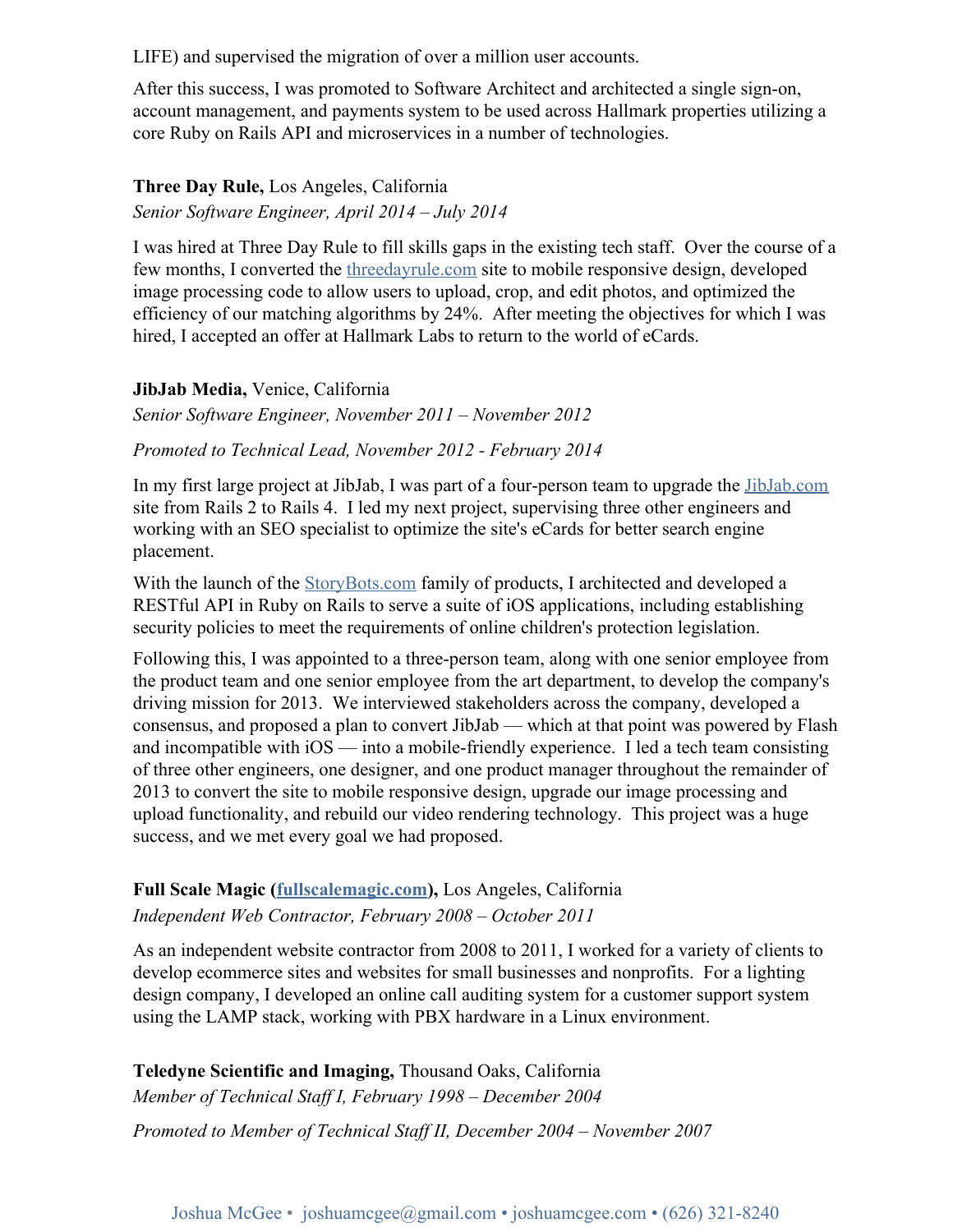As a member of the Human-Computer Interaction and Multimedia group, I developed research software across a range of aerospace and defense applications.

- **•** Designed API, coded server-side software, and developed mobile  $c++$  code, allowing scouts on a battlefield to share their geolocation information, identify enemy positions, and view other scouts' positions and data on a real-time map.
- Primary software engineer on unmanned aerial vehicle program, developing an API allowing camera drones to transmit data to a server and receive flight instructions.
- Developed wearable computer system from commercial and custom hardware and presented our research at the International Symposium on Wearable Computers.
- Team member for the EWxR Enhanced Weather Radar system, under NASA funding, to collect cartographic and weather information from a server and combine it with onboard aircraft data to provide commercial pilots with seamless, extended-range, enhanced guidance displays.
- Co-developed head- and eye-tracking software, allowing a user to control displays by gaze.
- Wrote software for landmine detection systems to help clear the planet of legacy minefields.

#### **California Lutheran University,** Thousand Oaks, California

*Web Developer, 1996-1998*

- Conceived and implemented a client-side Web database system for university alumni office.
- Created online university course catalog and magazine issues from Adobe Publisher files.

### » **Education**

**California Lutheran University**, Thousand Oaks, California Bachelor of Science, Mathematics (honors), 1999

#### **Test scores**

SAT: 800 math, 790 verbal GRE: 730 verbal, 780 quantitative, 780 analytic

# » **Side Projects**

**ManabaseCrafter** | [manabasecrafter.com](http://manabasecrafter.com/) Popular *Magic: The Gathering* site to assist players in game deck design